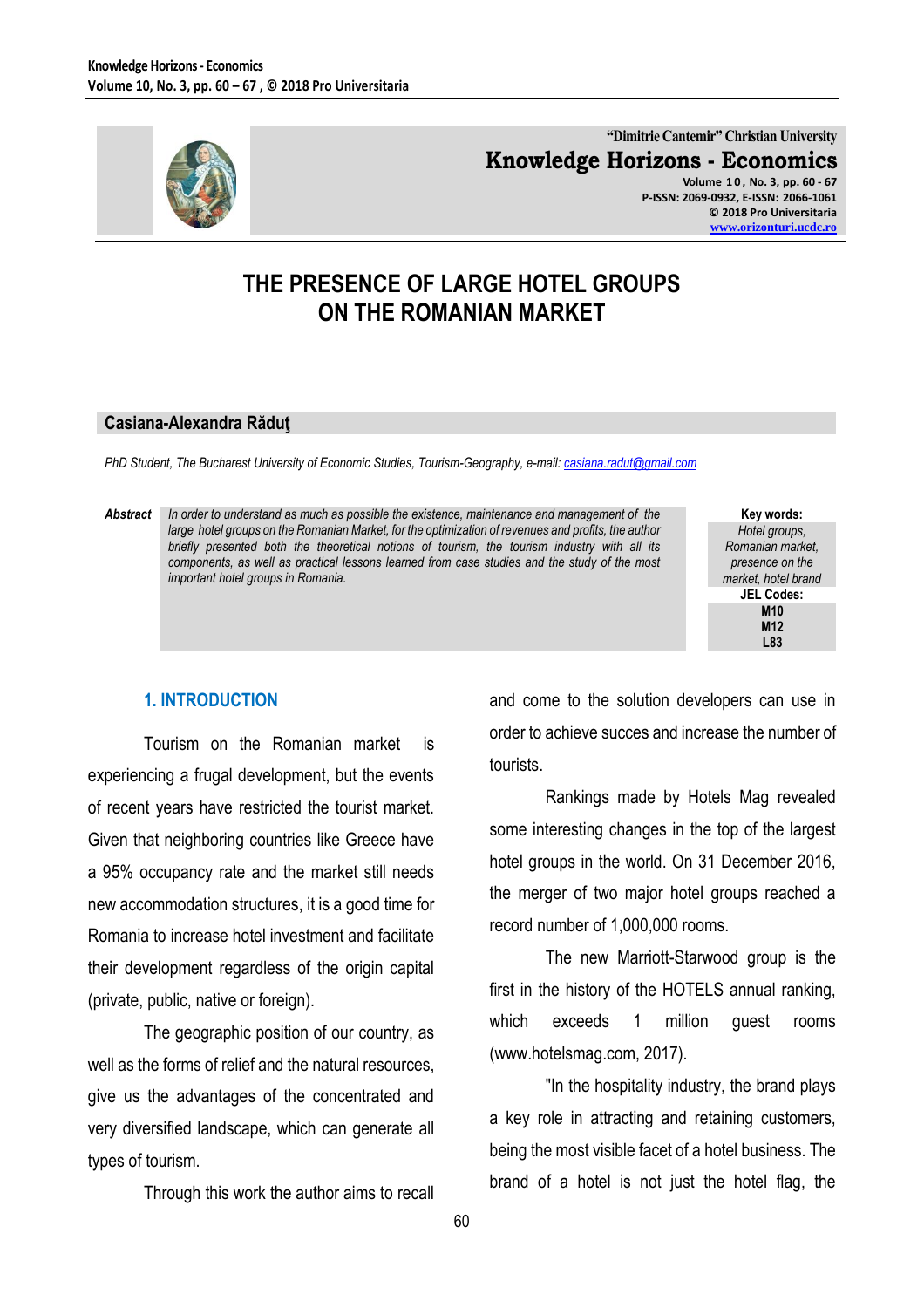goalkeeper's uniform at the entrance or the waiter's behavior, but also customer loyalty programs or online booking of rooms." (Toma, 2012).

The brand image has become a factor in increasing the competitiveness of the hospitality industry, which is, in fact, a wealth that helps establish the value of a tourist unit (Lupu, 2003, p. 186). Therefore, one of the strategic objectives of any hotel company is to create a trade advantage by improving the image of the brand and by increasing the quality of services provided.

When it is desired to build a hotel brand image, it must be taken into account that it is established and reinforced by the continuity in time, permanence and consistency of the signs and messages used.

There are four principles to be respected to produce a good image. Therefore, the brand image must be (Kotler, 2002, p.64):

• right - promotes the idea of capability;

• positive - highlights the enterprise;

• Sustainable - because an inaccurate picture will quickly disappear;

• original - in order to differentiate from competition.

Therefore, a favorable branding image allows loyalty to customers, increasing revenue and diversifying activities in other areas by reference to the same image (Lupu, 2003). For customers, the success of a hotel business has to convey a message that can not miss the concept of quality because it is positioned as a value-added provider. Consumers are always finding the same high quality level of products and services purchased under that brand name. This gives you a competitive

advantage on a market where competition is getting tighter. (Aeker, 2006, p.299).

Hotels benefit from spending on loyal customers, reduced advertising, and lowering launching costs. Information is communicated more easily through the brand image, and those in the sales department do not have problems selling the products bearing a certain brand on the market.

Aaker identified six consumer brand features (Aeker, 2005, p.7): identification function, lookup function, warranty function, customization function, play function, and practice function.

In the hotel industry, these features allow understanding of the use of the brand to the buyer. The identification function informs the consumer of the existence of a hotel characterized by a specific set of attributes such as comfort, level of fare, type of locality, level of benefits and so on. Each chain of hotel chain has its own configuration of attributes and characteristics, indicating the nature of the offer (Lupu, 2003, p.186)

The lookup function is a consequence of the identifying function. The brand reduces the cost of searching for the consumer, helping to focus on the supply side that meets its needs. Moreover, both customers and tour operators can move faster as the brand structure and market the market. (Lupu, 2003, p.186)

The warranty function must provide certainty that the level of services and benefits offered corresponds to the expected level. There are brands such as Holiday Inn, Avis and Hertz, whose reputation is determined by the regularity of the services offered. At the same time, there are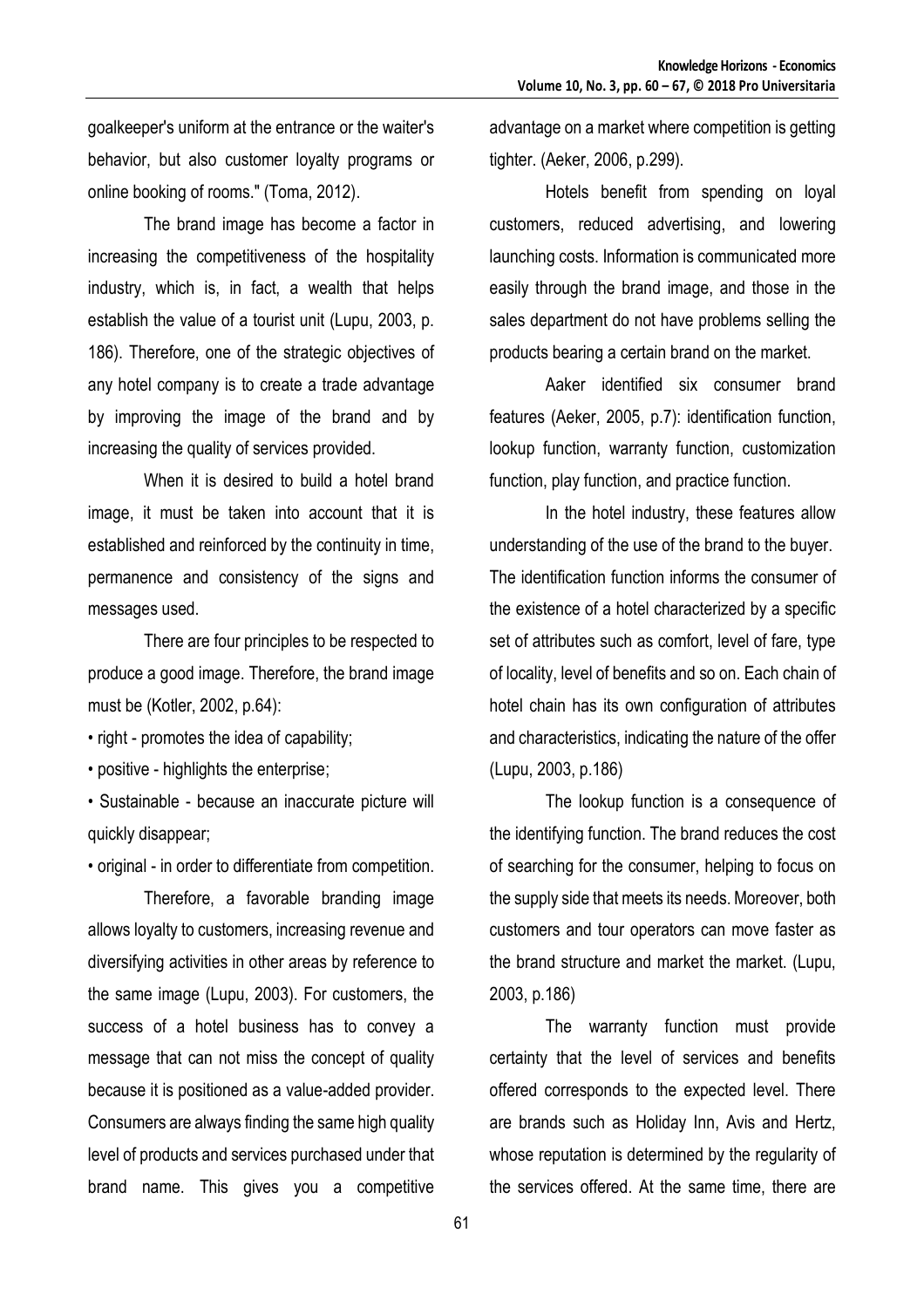also hotel brands that have not mobilized enough financial, human and technical means to secure the guarantee, thus leading to the loss of trust in the brands in question.

The personalization function is the desire for differentiation contrary to integration. Brand is also the consumer's desire to communicate who is or who wants to be in the eyes of others. For example, in business travel, the hotel's brand is important for the first impression that they will face with their business partners.

Fun play refers to the consumer's pleasure to use a brand. In the hospitality industry, if a customer was satisfied with the services received at a hotel, he would be happy to return to the hotel.

Practical function makes the decision process not resumed every time when a customer is looking for a brand that meets all his needs. So the consumer will return to the hotel brand he was delighted with, without going through the search for a satisfactory offer again. (Lupu, 2003, p.187)

For hotels, offers are more personalized according to the expectations of the target customers. That is why "hotel groups make a multiplication of concepts" (Lupu, 2003, p.187) to satisfy the wishes of each client. This is the result of the large number of hotel brands for which the essential functions are identifying, locating, warranty and customizing.

The most important element in the evaluation of a hotel product is the image it has among the target customers. Image is quality, and it is created, acquired and maintained through constant and constant efforts. Obtaining notoriety as well as marketing the hotel offer itself is the reason for creating integrated and voluntary hotel chains.

## **2. STRATEGIC SOLUTIONS OF INTERNATIONAL HOTEL GROUPS POSSIBLE TO APPLY IN ROMANIA**

After 1989, the Romanian tourism industry has gone through difficult times. Decentralization, lack of investment, outdated hotels, better or worse maintained, all this has made this sector of activity unrelated to the moment, not to the level of quality in Europe in the 1990s. Disproportionate investments and lack of unity have led in time to the impossibility to provide tourists with quality hollidays.

The hotel market in Romania will develop in the years that follow in parallel with the implementation of a tourism strategy. More and more foreign investors have been attracted and decided to invest in accommodation capacities on Romanian territory or to stimulate existing ones to meet the quality standards demanded by Westerners.

Among the opportunities for the development of the hotel market are:

- re-launching Romania as a tourist destination by improving the internal and external image;
- the realization of projects to capitalize on the potential of the national cultural and historical patrimony;
- diversifying the tourist offer by developing programs that correspond to the current leisure trends and creating and expanding the network of national and international tourist information and promotion centers;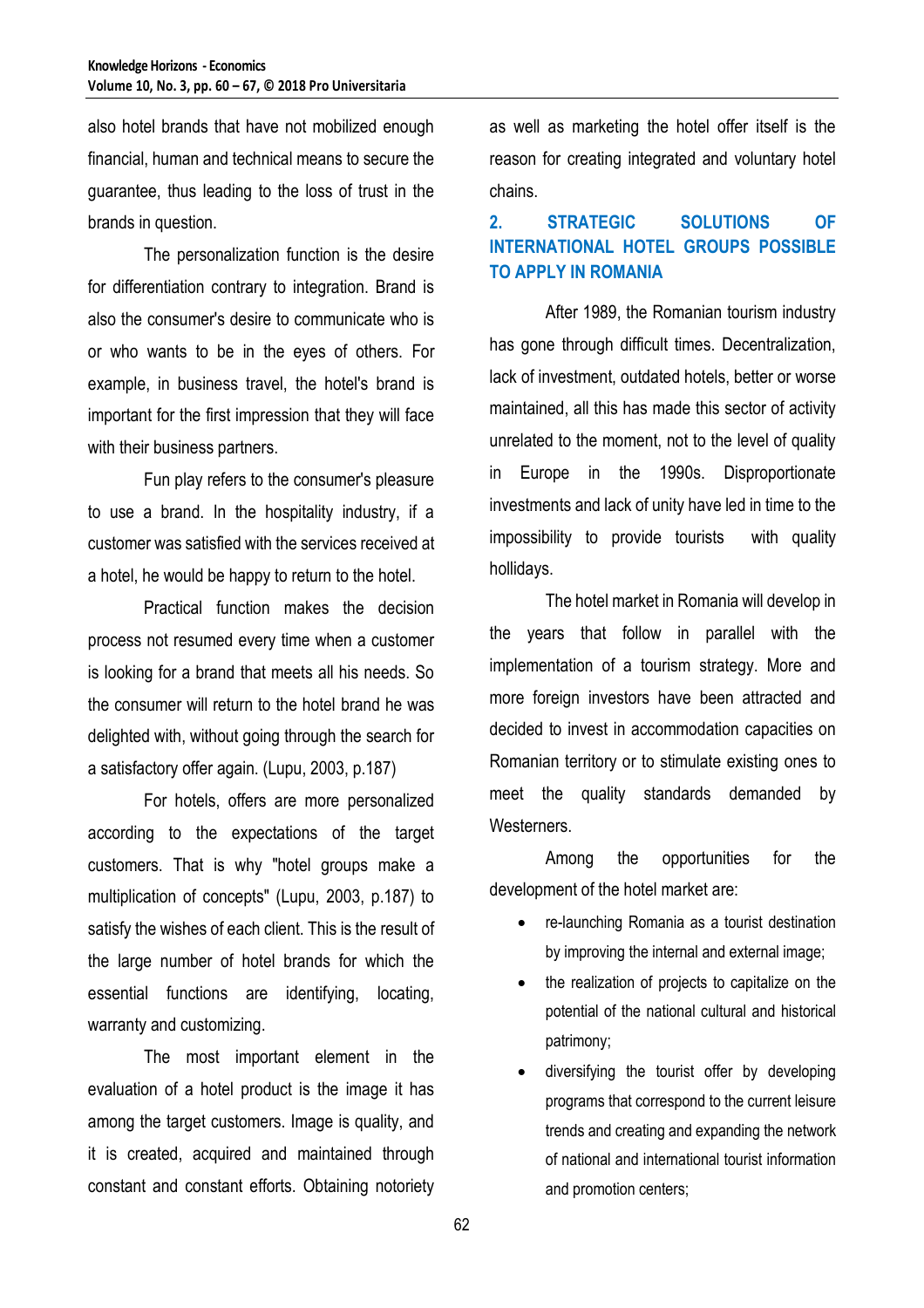• the existence of consistent European money funds directed to the rehabilitation of infrastructure, the involvement of the main tour operators who understood that Romania is a country with a rhythm of tourism growth worthy of consideration.

There is also the possibility of strengthening the accommodation system by expanding hotel chains and other major cities in Romania, given that most of them have concentrated up to 75% -80% in the capital until recently. The reasons that can pose threats to the hotel market in Romania include:

- All types of tourist programs offered by Romania face fierce competition on Western European markets, while competing destinations offer a wide range of facilities for all categories of tourists;
- The Romanian offer is relatively limited, it is restricted to a few resorts and within it there are only a few hotels, injured quality / price ratio, the lack of a credit system for investments in tourism, the general infrastructure for transport, at national and especially local level, insufficient developed and upgraded, nonmodernized and unadapted regional airports for charter flights, lower services than those on competing destinations such as Bulgaria, Greece, Turkey or Cyprus, while the agreement does not match the level of supply in other countries. It should also be borne in mind that there is a faster improvement of the quality standards of the tourist offer of the neighboring neighboring countries of Romania and the corroboration of the tariffs with the quality of the services. The strong points of the hotel market in Romania take into consideration the special tourist potential of Romania, which

appropriately capitalized will attract more and more tourists and potential clients for hotels; increasing the number of foreign investors for the hotel market in Romania, triggering large promotional actions through the Romanian tourist offer in the categories of the big tour operators.

Weaknesses refer to the fact that Romania is modest in terms of the economic performance of the tourism industry; on the Romanian market there are very high, and therefore unattractive bank interest rates, in parallel with the permanent depreciation of the national currency, as well as the persistence of a high inflation rate; the high level of investment needed to develop hotel markets; lack of charter flights and regular flights from major European countries important for the development of mass tourism in Romania; the trend of labor migration.

To improve the current situation, we should consider consolidating Romania's position on the current markets and gaining new markets, increasing the number of government programs to maximize private investment, modernizing the general infrastructure, participating in fairs, events, promoting more Romania's intense tourist destination, a complex information system that provides complete data about our country's tourism offer to anyone interested, more efforts to pull international hotel chains.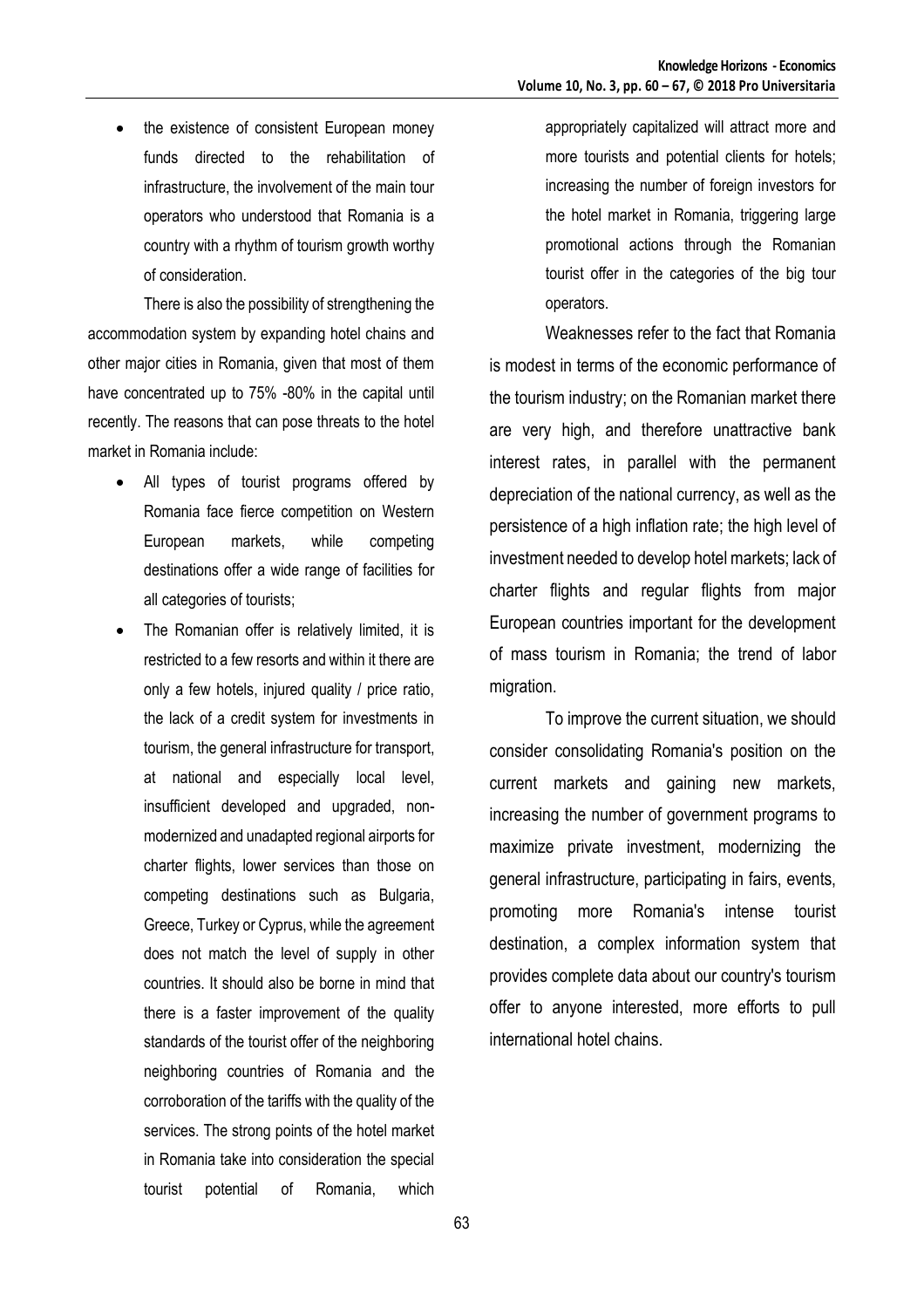# **3. STRATEGIES FOR PENETRATING THE INTERNATIONAL HOTEL CHAINS IN THE ROMANIAN MARKET**

As time passed, international tourism gradually took the place, as a dynamic, in the last half of the last century, to domestic tourism, continuing to develop as a result of the dismantling of administrative and political barriers to trade and travel, global economic growth and progress which has facilitated access to the peripheral regions of the globe. The spectacular increase in international tourist traffic has created new opportunities for expanding the retail market, especially for hotel companies in countries where the housing market has entered the maturity phase and reached the saturation threshold. The decision of a hotel company to operate in another country may be motivated by certain goals: expanding sales, geographic diversification, supplying resources and labor, capitalizing on its reputation, brand and image.

Capitalizing on reputation and brand image has a major impact on the market share that hotel companies can get in the fierce battle of competition in this area of activity. Brand recognition and brand loyalty are often objectives included in the marketing strategy of major hotel companies. Certain segments of tourism demand, especially business people, are dependent on the supply of accommodation products and services consumed during past travel experiences. In order to cover the foreign consumption of this customer, hotel companies expand their network of units in all

countries where there is enough demand to justify a national investment effort.

With the entry into the circuit of the major hotels that have been upgraded, hotel chains have entered the country, bringing new standards, quality and new staff training, which had to comply with the requirements imposed by large companies, franchise management which have binding criteria for their networks. Thus, high-end and high-quality hotels have also emerged to meet the requirements and tariffs that have begun to be applied to cover upgrading costs and investment.

Andreea Tătaru wrote in 2017 for the website www.hotel-invest.ro that the development of this investment sector depends to a large extent on the financial power of the entrepreneurs eager to place themselves on the Horeca map of Romania. Absorption of European funds has a large share in the development of this sector, rather in industrial tourism, as an alternative to the revitalization of disadvantaged mountain areas (www.hotelinvest.ro, 2017).

According to the World Bank, the Romanian economy increased by 3.7% in 2017, by 3.4% in 2018 and by 3.2% in 2019.

"The Romanian market is still dominated by local chains, which means there is plenty of room for international brands. We want to develop our network. Here are cities where it makes sense to have hotels in the franchise. I am referring to Brasov, Sibiu, Constanta, "said CEO of Polish hotel group Orbis for bzb.ro (www.bzb.ro, 2015).

In Romania, the degree of affiliation to an international chain is only 7-8%, compared to 22%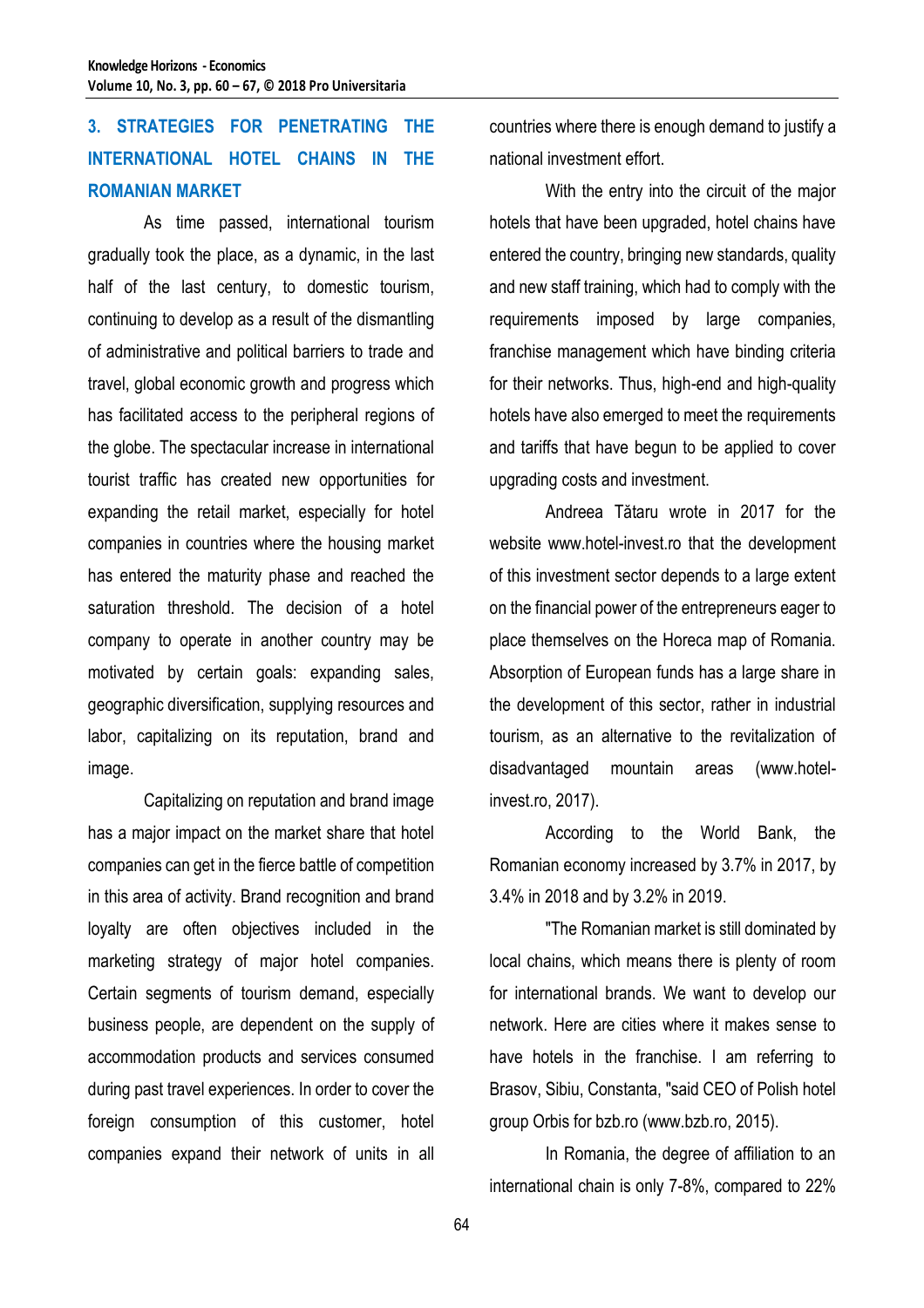of the European average, according to the latest available data. Among the international hotel chains on the local market, apart from Accor, are Hilton, Wyndham (Ramada), InterContinental, Golden Tulip, Best Western, Rezidor, NH or Warimpex. But there are no names like Ritz-Carlton, Mandarin Oriental or Kempinski. Clavie leads the largest hotel group in Poland, with a turnover of 162 million euros in 2013, listed on the Warsaw Stock Exchange. Accor holds 52% of the group's shares (www.bzb.ro, 2015).

The presence of a new five-star chain like Corinthia in Romania would prove that the Romanian hotel market is attractive to foreign investors. Any five-star hotel opened in Bucharest is a sign that the city is moving from an economic point of view and that more and more important business people and tourists with high incomes come and stay here. The Grand Hotel du Boulevard, one of Bucharest's emblematic buildings, located in the center of the city, has been closed for more than a decade and its reopening under an international brand brings a big plus to the hotel's capital market (www.profit.ro, 2018).

It is also interesting: At this time, the InterContinental chain is also preparing to enter Romania with the first hotel under the Indigo brand, present today in the world with about 80 hotels, over 10,000 rooms. Also, the developer of the first Courtyard by Marriot hotel in Romania brings to the local market the richest man in Lithuania for the construction of 4 hotels in Romania. According to the information sent to Profit.ro by several sources in the market, those who run the Grand Hotel du

Boulevard have already signed the franchise contract with Corinthia luxury chain (www.profit.ro, 2018). Choice Hotels International, a hotel chain that includes brands such as Comfort Inn or Sleep Inn, is the only top ten player in Romania to be in a market where the most important names like Hilton, Accor or Marriot-Starwood have has already announced plans for expansion.

"So far, this chain has not been prepared to deal intensively with the Eastern European market, it has worked intensively for the development of the franchise network in the countries of Western Europe. Their strategy may change, "said Sorin Ionescu, founder and general manager of Fivestar Hospitality (www.zf.ro, 2016).

Most chains in the local market have decided to develop into a management system (a franchise-like system), that is, to enter into partnerships with entrepreneurs or companies that have hotels and ensure their management. Among the biggest players on the local market are the Radisson Blu and Marriott hotels, both classified as five-star and both present with a single unit in the Capital (www.zf.ro, 2016).

The development of large integrated hotel chains does not exclude the presence of more human chains. The closest example is Continental - the first Romanian hotel chain, with hotels in Bucharest, Arad, Oradea, Iron Gates, Timisu de Sus, Sibiu, Suceava, Tg. Mures, Drobeta Turnu Severin. All these hotels are owned by Continental S.A.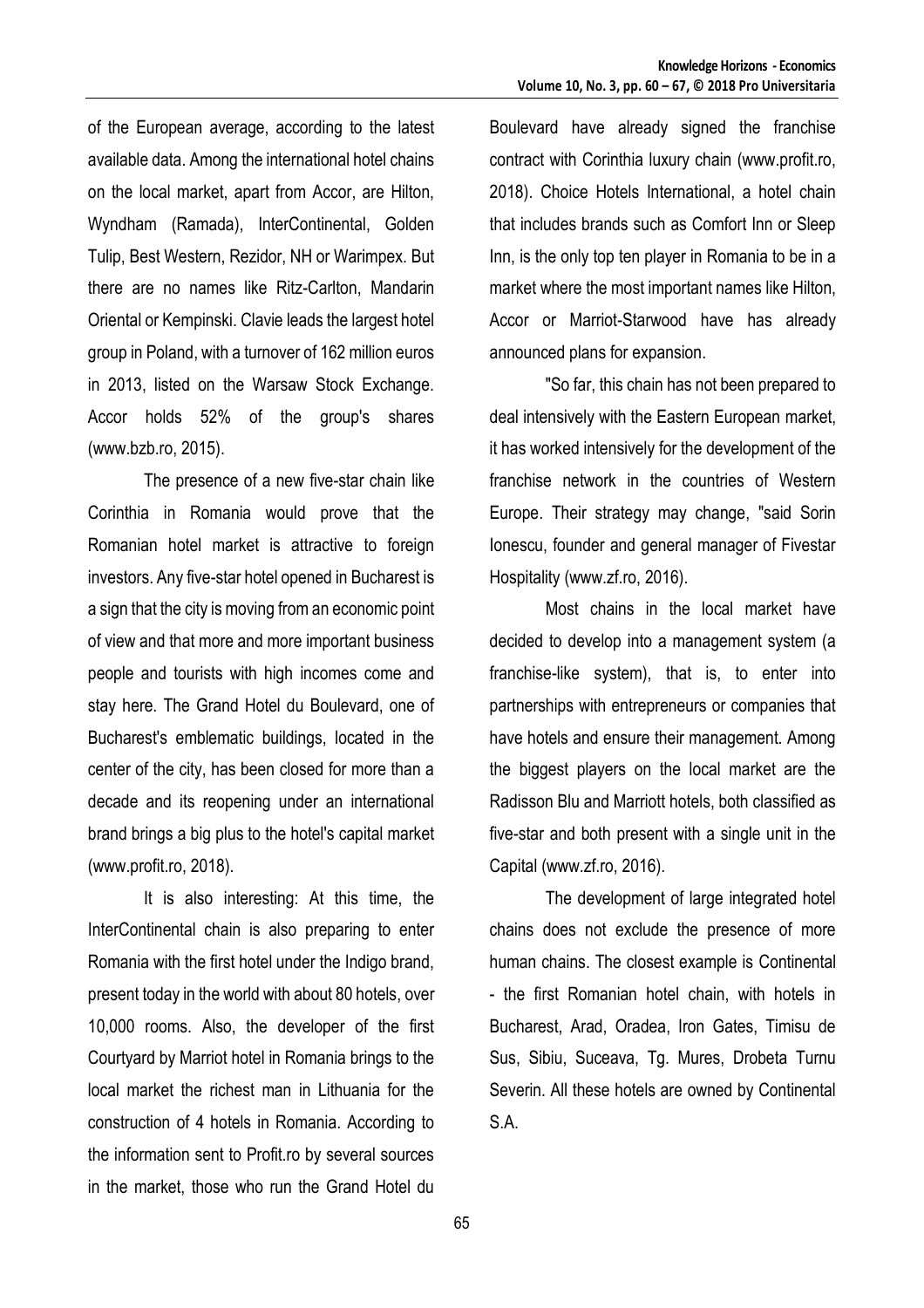The Accor and Continental Hotels Group, which have a partnership to exploit many Ibis and Ibis Styles hotels.

Large hotel chains such as Marriott, Hilton, Wyndham or Starwood plan to join new units in the local hotel market, even though several major units in the market have experienced declines in occupancy in recent years.

The ways in which an investor can intervene are two, namely: by financing the whole or only the fund of commerce and asking to build a hotel for which he concludes a contract within the respective hotel chain, or by responding to the proposition of a hotel chain to buy a hotel ready built. Investors can join the chain from its origin, or at a later stage in the development of the hotel group formed, in the latter case the investors will be even more numerous as the project proves to be a bigger success. Whether the initiative belongs to the investor or the hotel chain, the proposal of one of the parties must match the interests of the other. In essence, management and franchise contracts are domineering contracts, but those that are in the position of asking are hotel chains. Negotiation of the contract itself depends on the strengths and weaknesses of each party that are evaluated by the partner. As the hotel chain seeks to obtain financial means, it will manifest itself differently, depending on the degree of investor engagement, whether the investor is interested in a long-term investment, or a speculative investment, on short term. For the investor, the investment force, the level of financial engagement and the knowledge of the hotel domain, can also constitute strengths. Generally

speaking, investors are reunited in a consortium that is less interested in managing the hotel, but on the other hand, when it comes to a private person, making a decision is quicker. In negotiating the contract, investors can also take advantage of the competition between chains.

In one way or another, the economic power of the hotel chain is linked to the dynamism of individual businesses. At present, the risks involved in Romania's investments are moderate, according to a study by the American market research firm Dun & Bradstreet on Eastern European states, Slovenia being the safest investment destination.

### **4. CONCLUSIONS**

At international level, large hotel groups focus on defining and positioning their own brands, rather than on star rating or other gradation options.

The properties managed by these groups are classified according to national or local obligatory schemes for the country where the establishment is located, but instead of focusing exclusively on the quantitative and qualitative criteria offered by individual hotel establishments, the primary target is the consumer. Trademarks are generally defined in terms of tariffs with regard to certain target consumer segments, individually trained businessmen, business tourism related to congress organization, conferences and other events, organized group holidays. Marking takes into account the location of the unit and the type of market where the unit is located: suburban, urban, airport, holiday destinations, port cities, major metropolitan areas, etc. Each brand is defined in